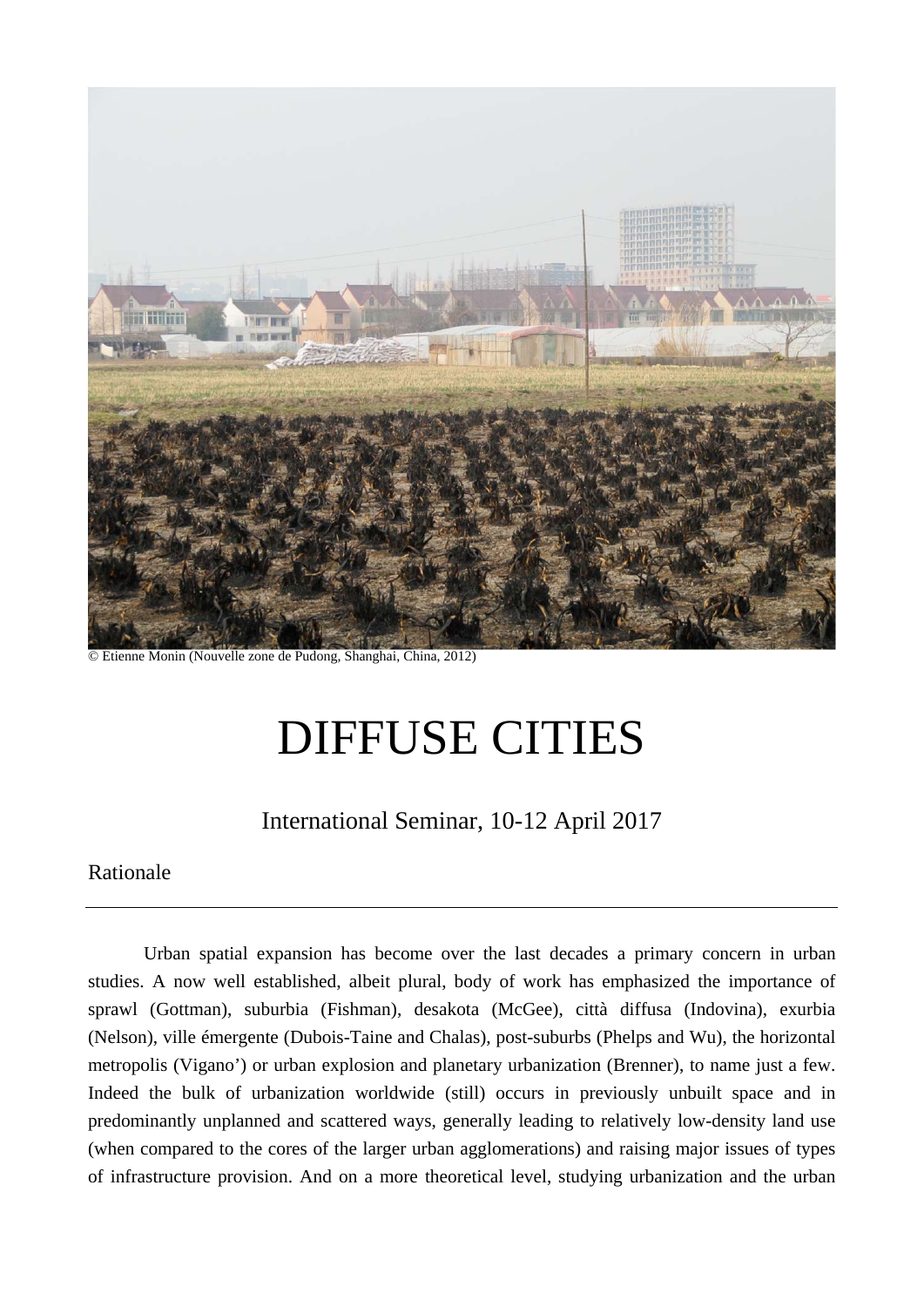condition from the perspective of suburban and periurban areas has proved fruitful in (re)conceptualizations of the urban, as the above (non exhaustive) list of concepts suggests.

 Building on this literature, this international seminar brings together, and confronts, studies of diffuse urbanization in Europe and Asia. Its ambition is to produce theoretically informed and theory-informing comparative empirical knowledge on how these peripheral urban areas and regions develop and transform, how they are practiced and lived, and on the use of resources (land, energy, water...) involved in these processes. Studies of the production and transformation of, and ways of life in, urban environments abound, yet these two issues are usually analyzed separately. Above all, a vast majority of these studies disregards issues of urban form and materiality broadly conceived. Conversely architects, urbanists and geographers have described or advocated variegated land use patterns, built area layouts and building designs, but in these studies, analyses on how built environments are produced and lived generally remain either superficial, oversimplified or normative.

 Building on comparative studies in European and Asian contexts, this international seminar seeks to contribute to bridging the divide between these two largely independent bodies of work. The phrase "diffuse urbanization" is used to emphasize the importance, for the authors, of architectural and urban forms and of the materiality and spatiality of urbanized areas – embedded within larger natural-artificial environments, in which the region and the territory become the operative scales of "projective ecologies". But urban environments are not studied in isolation from the political, social, cultural, and economic processes through which urban spaces are produced, perceived and used. Rather we argue that a thorough understanding of these processes is essential to go beyond normative and often ineffective assumptions about how urban space should be used, or hypothetical and often erroneous assumptions as to how it is actually used.

 In emphasizing the notion of diffuse urbanization, however, we do not wish to suggest that all contemporary urbanization is necessarily diffuse. Examples to the contrary abound. And we adhere to a relational understanding of urbanization dynamics in which, using Brenner's terminology, "implosion" (transformations in core urban areas) and "explosion" (developments in peripheral areas) are two closely interrelated patterns of urban development, connected in particular by land use and land rent issues. Besides, we acknowledge that "diffuse urbanization" can, and indeed does, mean vastly different things in different social contexts and configurations of human settlements.

 But we do argue that taking seriously the spatialities and materialities of contemporary urban areas and emphasizing the importance of urban "peripheries" and extensive regional urbanization makes a substantial difference in how the urban condition is apprehended and accounted for; in what can or should be considered worthy of attention, and in the research strategies that should be preferred.